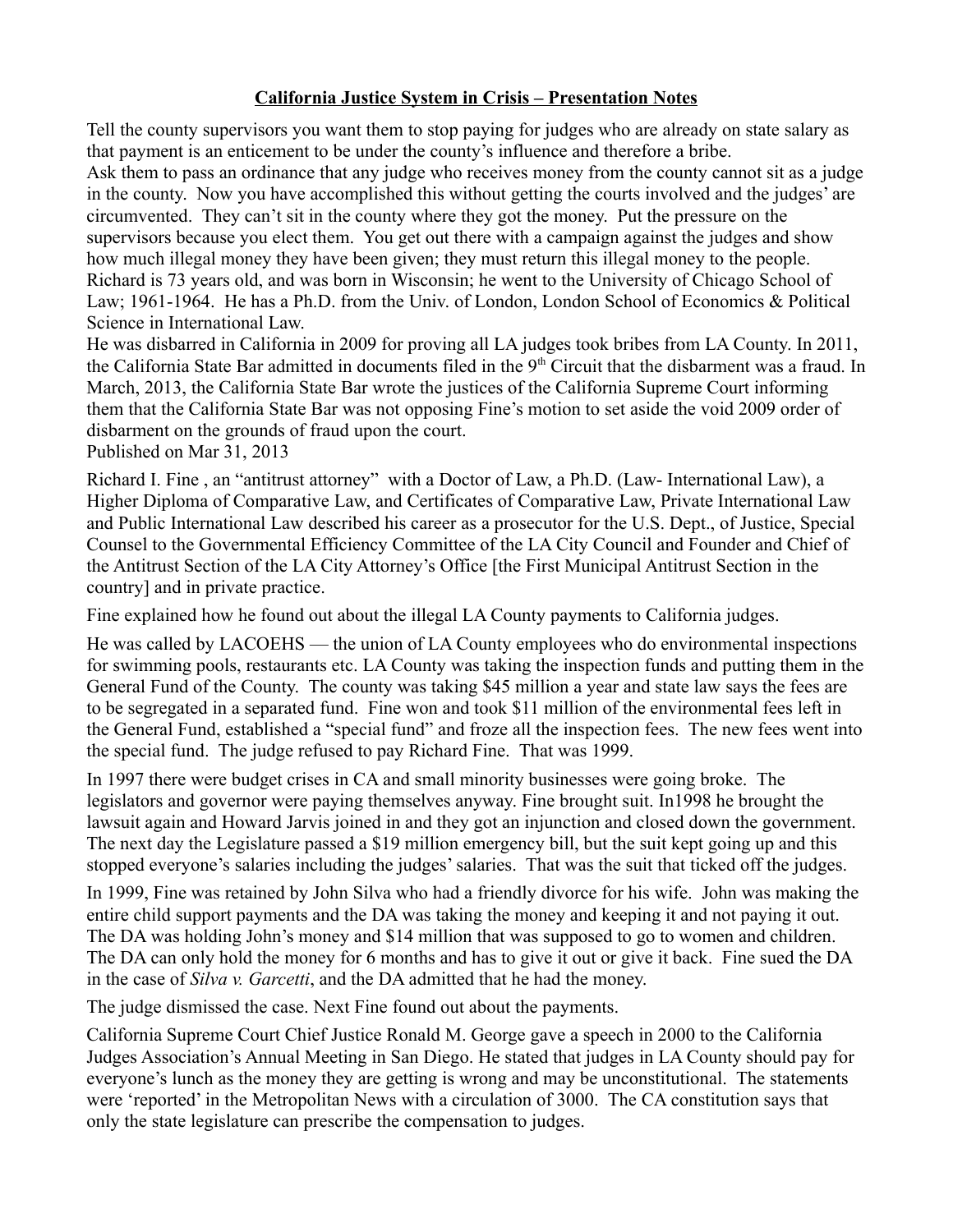Fine raised the issue in the appeal of the case of *Silva v. Garcetti*, in which the LA Superior Court Judge James C. Chalfant dismissed the case in trial after the LA District Attorneys' Office admitted to illegally withholding \$14 million of child support payments from the intended women and children. In 2002, Fine sued Judge Chalfant, the judge who dismissed the Silva case, Justice Kathryn Doi Todd, a then recently appointed appellate judge sitting on the appeal of the Silva case who received money from LA County when she was on the LA Superior Court, Justices Boren and Nott other appellate justices sitting on the appeal of the *Silva* case who concealed the illegal LA County payments to Justice Todd and Bruce E. Mitchell, a LA Superior Court Commissioner sitting in the eminent domain department of the LA Superior Court and not disclosing payments he was getting from LA County.

In 2003 the Chief Judge of LA Superior Court went to the California State Bar to get Fine disbarred. Fine moved for summary judgment against the State Bar, and the day before the trial the State Bar dropped the charges.

In 2004 Mitchell secretly went to State Bar to complain again, and the State Bar never told Fine. During that time he was hired by the Coalition to Save the Marina to save the Marina from being exploited by the County of LA with respect to leasing Marina Del Rey to private developers.

Marina Del Rey is the largest private yacht harbor in America with 400 acres of water and 400 acres of land owned by LA County. LA County leased the land to private developers who put apartment buildings on the land and collected the rents. This violated the California constitution's provision of giving public property to private individuals.

Fine had numerous cases against LA County regarding the misuse of Marina Del Rey and the loss of revenue of up to \$1 billion to the taxpayers of LA County.

Judge Yaffe put Fine in solitary, coercive confinement in the LA County Jail for 18 months for proving LA judges openly took bribes. Yaffe should never have been sitting on that case.

In November, 2012, Alan Parachini, the Public Information Officer of the LA Superior Court from 2002- November, 2010 admitted in an interview with Leslie Dutton of the Full Disclosure Network that the judges of the LA Superior Court, including Judge David P. Yaffe, had a "visceral hatred" against Fine, wanted "revenge" against Fine", wanted to "silence" Fine, and wanted to "take Fine out of circulation" for bringing cases against them and keeping the issue of the "bribes" from the counties before the courts and the legislature.

In January, 2013, Fine went to the CA Supreme Court to set aside the void March 13, 2009 Disbarment on the grounds of fraud upon the court. The State Bar wrote to the justices of the California Supreme Court informing them that the State Bar was not opposing the motion, and the CA Supreme Court once again denied the motion. California Rules of Court, Rule 8.54 ©, says that the failure to oppose a motion may be deemed to be a consent to the granting of the motion. The California Supreme Court refused to follow its own rule.

What about the payments? The payments were held to be unconstitutional and illegal in the case called *Sturgeon vs. County of LA*: the payments violate Article 6 section 19 of the CA Constitution. Right after that decision, the California Judicial Council and the California Judges' Association went to the legislature and got SBX 211 passed and enacted Feb. 20, 2009. SBX 2 11 said that the payments to judges who were in office on July 1, 2008 could continue while they were currently in office on the same terms and conditions as existed on July 1, 2008.

The second case, *Sturgeon II*, challenged SBX-211 and the court said the payments are still illegal under Article 6, section 19, but the temporary payments are a temporary solution until the Legislature figures out a new solution. That was in 2010.

Section 5 of SBX 2 11 said: governmental entities and governmental employees [judges] got retroactive immunity from criminal prosecution, civil liability and disciplinary action even though they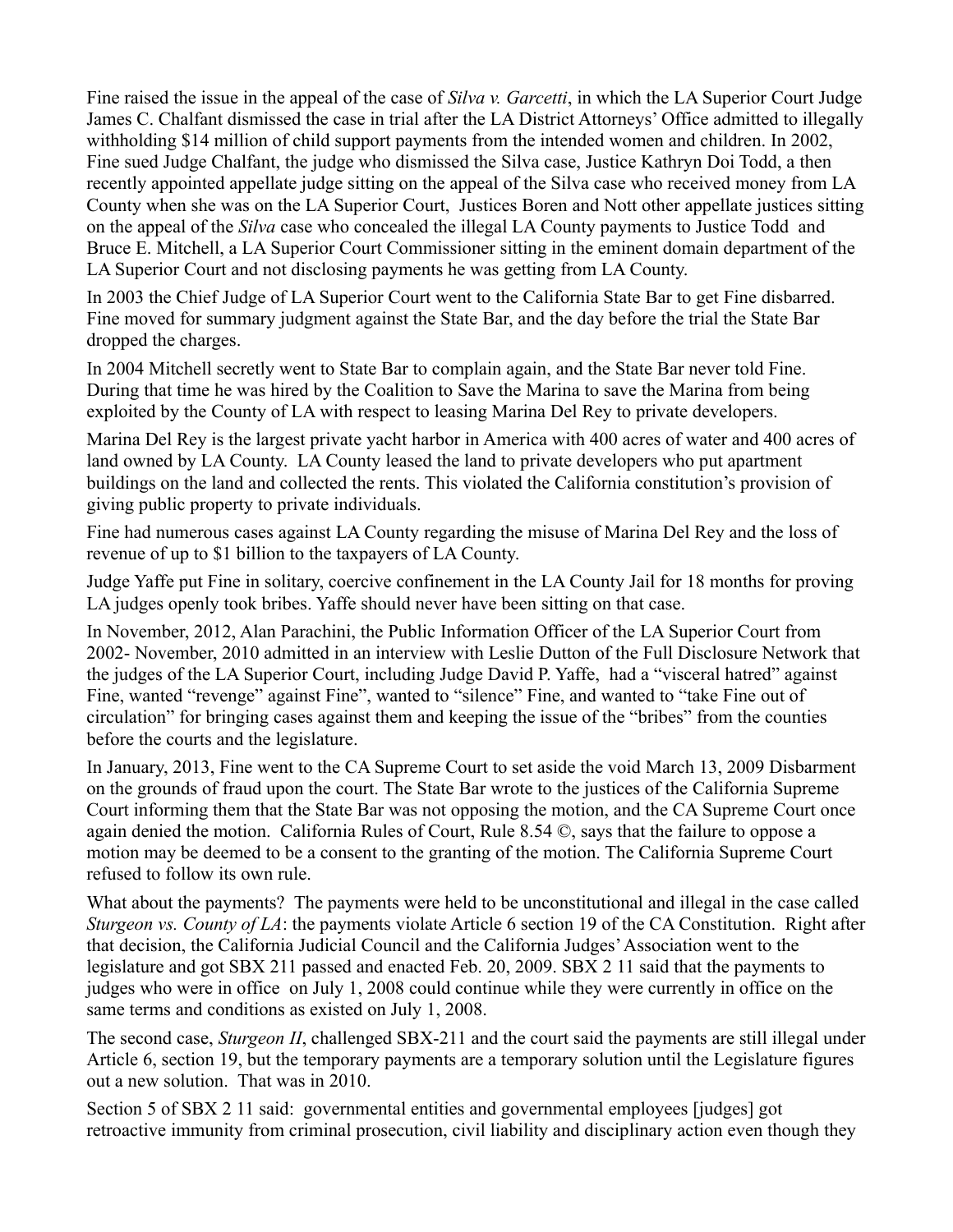took all the illegal payments that were made. The people that gave them the payments got the retroactive immunity. *Sturgeon II* did not challenge Section 5 of SBX 2 11.

Now you have the State Legislature saying the payments were illegal and criminal because the Legislature is giving the judges retroactive immunity from criminal prosecution for the payments. That decision was made by the State Legislature.

What about the payments with affecting someone appearing in front of a judge? Canon 4-D-1 of the Code of Judicial Ethics says that a judge cannot accept a payment from anyone appearing in front of him or likely to appear in front of him? US LAW says at 18 USC 1346: the intangible right to honest services: a judge cannot take a payment from somebody; it is a bribe. You have *US vs. Adams, US vs. Malkus*), and *US vs Frega* where good old judge Adams took payments from a lawyer and a car dealer who was appearing in front of him. Those cases hold that under the California bribery statute these cases were bribes and the judge was guilty of violating the intangible right to honest services.

Any judges who were taking these payments were violating US Law. Article 6 Clause 2 of the US Constitution says state judges must follow federal law, so the state judges who were taking payments, irrespective of what the state might be doing, were violating federal law.

We are now in 2013 and the Legislature has done nothing. SBX-211 was passed unanimously with the exception of a few votes by the entire State Senate and the entire State Assembly, and Gov. Schwarzenegger signed it. That gives you the idea of where we are. Most recently there was a case challenging these payments: *Goble vs. Fuller* and it came down on March 7, 2013 in the 4th Appellate District division 3, where 3 judges who received these illegal payments decided the payments are okay. Goble challenged the judges and said that the judges got payments from Orange County when they were Superior Court judges. That case will go to the CA Supreme court and then into federal court.

This gives you an idea of how corrupt things are because 30 of 58 counties in CA are making illegal payments to the judges. According to the report that came out in 2009 from the Judicial Council, that represents 90% of the Superior Court judges in California. Now take the people who were Superior Court judges who became appellate court judges and you are dealing with approximately another 90%. Then when you take it up to the California Supreme Court you are dealing with 4 out of the 7 judges. The 5th judge wrote SBX-211. This includes the new chief justice of California Supreme Court. The old court judges were Ronald George and Moreno. George resigned right after Yaffe resigned, when it turned out that Yaffe had made the illegal order.

If you run into a judge who is sitting on your case and your case has anything to do with the county that is making these payments, you ask the judge if he has anything he has to tell you, such as are you getting any payments from the county? Yes? Judge, under Canon 3 E (2) you have to disclose anything that might be relevant to this case whether you think it is relevant or not. Under Canon 3 E (1) you have to disqualify yourself if you are violating the law and under Code of Civil Procedure, Section 170.1(a) 6 and (iii) you are disqualified if a reasonable person thinks that you cannot be objective. So, judge, you are out---get out of my case.

If you have a case against the county and even if the county was involved as a witness, then if any one of these judges who did this were sitting on that case, under California Civil Procedure Section 473 (d) you bring a motion to void out the judge's decision and that motion can be brought at any time because that judge committed fraud upon the court. He was disqualified from the very beginning and there is a case called Russco that upholds this result.

Those are what you have with cases. Now let's go back to where we started. How are we going to clean up the system? You will do this as a political body. You go in to your Board of Supervisors and tell them to cut out the payments. Then you also say that they must pass an ordinance to say that any judge that has received these payments or are receiving them cannot sit as a judge in this county. Your